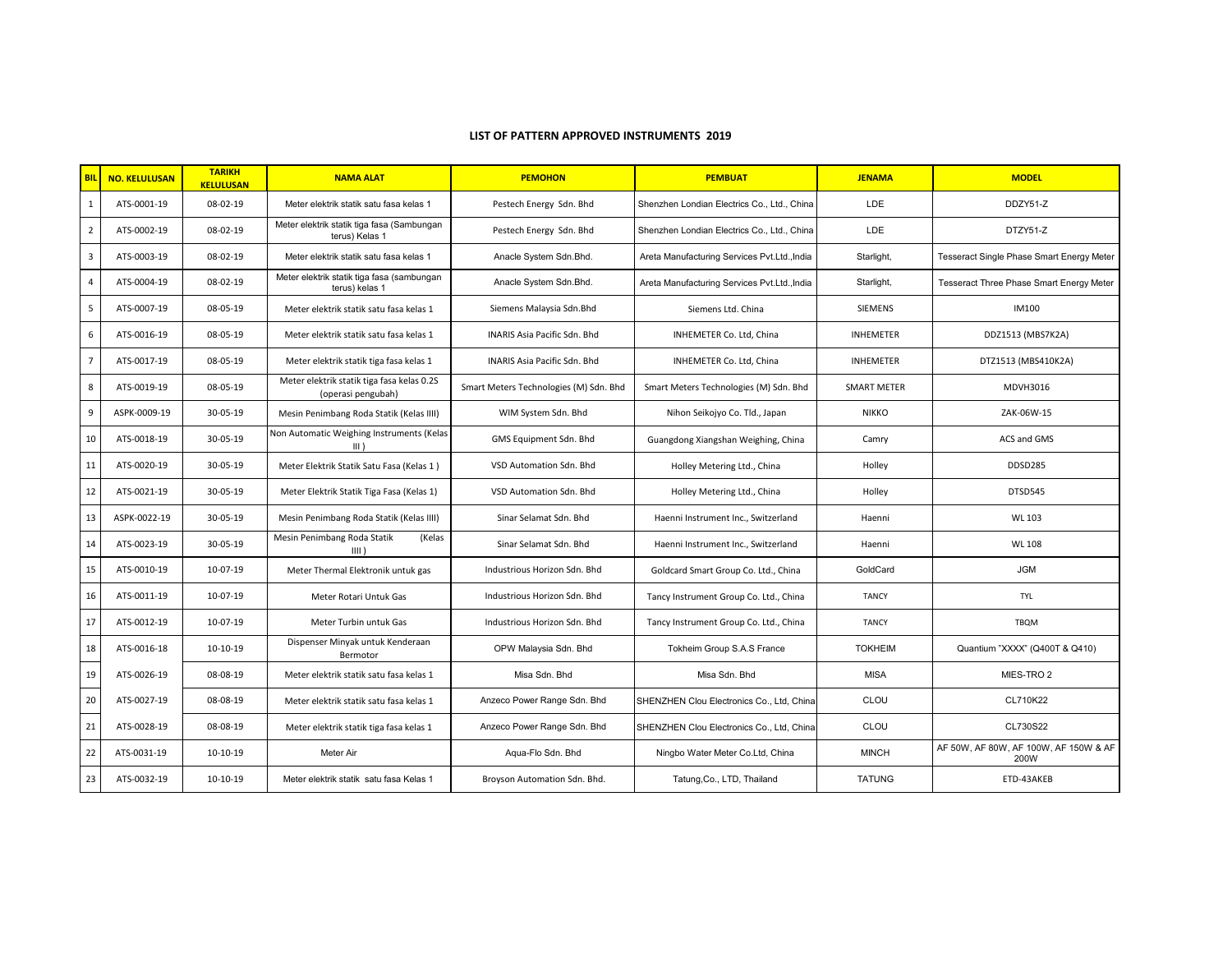| <b>BIL</b> | <b>NO. KELULUSAN</b> | <b>TARIKH</b><br><b>KELULUSAN</b> | <b>NAMA ALAT</b>                                                | <b>PEMOHON</b>                                                                                                                | <b>PEMBUAT</b>                                | <b>JENAMA</b>                                                   | <b>MODEL</b>                                                                                                             |
|------------|----------------------|-----------------------------------|-----------------------------------------------------------------|-------------------------------------------------------------------------------------------------------------------------------|-----------------------------------------------|-----------------------------------------------------------------|--------------------------------------------------------------------------------------------------------------------------|
| 24         | ATS-0033-19          | 10-10-19                          | Meter Elektrik Statik Satu Fasa Kelas 1                         | Broyson Automation Sdn. Bhd.                                                                                                  | Tatung Co., Ltd, Thailand                     | <b>TATUNG</b>                                                   | ETD-21AWEB                                                                                                               |
| 25         | ATS-0046-19          | 10-10-19                          | Meter Elektrik Statik Tiga Fasa Kelas 0.5                       | Holley Technology Ltd., China                                                                                                 | VSD Automation Sdn. Bhd                       | Holley                                                          | DTS541                                                                                                                   |
| 26         | ATS-0047-19          | 10-10-19                          | Meter Elektrik Statik Tiga Fasa Kelas 1                         | Siemens Malaysia Sdn Bhd                                                                                                      | Siemens Ltd., China                           | <b>SIEMENS</b>                                                  | <b>IM300</b>                                                                                                             |
| 27         | ATS-0024-19          | 11-10-19                          | Non Automatic Weighing Instruments (Kelas<br>III                | Zebra Technologies Corporation, USA                                                                                           | Zebra Technologies Corporation, USA           | Zebra                                                           | MP 70X1, MP70X2                                                                                                          |
| 28         | ATS-0034-19          | 11-10-19                          | Non Automatic Weighing Instruments (Kelas<br>III dan Kelas IIII | Sing Hoe Weighing Equipment Sdn. Bhd.                                                                                         | SH01*                                         | indicator: Jadever.<br>load cell: Keli.<br>load cell: Hope Keli | indicator: Jadever, Load cell, Mavi dan Keli,<br>load cell: Keli, load cell: Hope Technologic                            |
| 29         | ATS-0035-19          | 11-10-19                          | Non Automatic Weighing Instruments (Kelas<br>$III$ )            | Guan Lee Precision and Marketing<br>Sdn. Bhd.                                                                                 | Guan Lee Precision and Marketing<br>Sdn, Bhd  | <b>SEKO</b>                                                     | DF Series (DF3, DF5, DF10, DF15, DF20)                                                                                   |
| 30         | ATS-0036-19          | 11-10-19                          | Non Automatic Weigihing Instruments (Kelas<br>$III$ )           | Ishida System (M) Sd. Bhd.                                                                                                    | Shinko Denshi Co. Ltd, Japan                  | Ishida                                                          | IPC Series, IPC-WP Series (IPC-WPxxx dan<br>$IPC$ - $xxx)$                                                               |
| 31         | ATS-0037-19          | 11-10-19                          | Non Automatic Weigihing Instruments (Kelas<br>$\mathbf{H}$      | Ishida System (M) Sd. Bhd.                                                                                                    | Shinko Denshi Co. Ltd, Japan                  | Vibra                                                           | AB Series (AB xxxxx dan ABxxxxxR)                                                                                        |
| 32         | ATS-0038-19          | 11-10-19                          | Non Automatic Weighing Instruments (Kelas<br>I dan Kelas II     | Ishida System (M) Sd. Bhd.                                                                                                    | Shinko Denshi Co. Ltd, Japan                  | Vibra                                                           | AJ Series (AJ-xxxxE, AJ-xxKE), AJH Series<br>(AJH-xxxxE)                                                                 |
| 33         | ATS-0039-19          | 11-10-19                          | Non Automatic Weighing Instruments (Kelas<br>I dan Kelas II     | Ishida System (M) Sd. Bhd.                                                                                                    | Shinko Denshi Co. Ltd, Japan                  | Vibra                                                           | SJ Series (SJ-xxxxE, SJ- xxxxKE)                                                                                         |
| 34         | ATS-0040-19          | 11-11-19                          | Non Automatic Weighing Instruments (Kelas<br>I dan Kelas II)    | Ishida System (M) Sd. Bhd.                                                                                                    | Shinko Denshi Co. Ltd, Japan                  | Vibra                                                           | CJ Series (CJ- xxKE, CJ-xxxxE, CJ-xxxxE,<br>CJ-xxxx-E, CJ-xxxx-E, CJ-xxx-E, CJ-xxx-E                                     |
| 35         | ATS-0041-19          | 11-10-19                          | Non Automatic Weighing Instruments (Kelas<br>III                | Mdotpos Distributors Sdn. Bhd.                                                                                                | MD01*                                         | Rongta                                                          | RLS1000, RLS 1100                                                                                                        |
| 36         | ATS-0042-19          | 11-10-19                          | Non Automatic Weighing Instruments (Kelas<br>III                | Mdotpos Distributors Sdn. Bhd.                                                                                                | MD02*                                         | CAS                                                             | CL3000-B, CL3000-P                                                                                                       |
| 37         | ATS-0043-19          | 11-10-19                          | Non Automatic Weighing Instruments (Kelas<br>$\parallel$ III)   | Sing Hoe Weighing Equipment Sdn. Bhd                                                                                          | SH02*                                         | Jadever                                                         | <b>JPL</b>                                                                                                               |
| 38         | ATS-0044-19          | 11-10-19                          | Non Automatic Weighing Instruments (Kelas<br>$III$ )            | GMS Equipment Sdn. Bhd                                                                                                        | GMS03*                                        | Nhon Hoa                                                        | NHS Series (6" NHS 1kg, 6" NHS 2kg, 6"<br>NHS 5kg, 8" NHS 4kg, 8" NHS 5kg, 8" NHS<br>10kg, 8" NHS 20kg)                  |
| 39         | ATS-0045-19          | 11-10-19                          | Non Automatic Weighing Instruments (Kelas<br>$III$ )            | GMS Equipment Sdn. Bhd.                                                                                                       | <b>GMS02*</b>                                 | Nhon Hoa                                                        | NHS Series (8" NHS-2F 5kg, 8" NHS-2F<br>10kg, 8" NHS-2F 20kg, 9" NHS 30kg, 10"<br>NHS 50kg, 10" NHS 100kg, 12" NHS 150kg |
| 40         | ATS-0052-19          | 25-11-19                          | Non Automatic Weighing Instruments (Kelas<br>III)               | GMS Equipment Sdn. Bhd.                                                                                                       | GMS04*                                        | <b>MIKI</b>                                                     | <b>ES-602HA</b>                                                                                                          |
| 41         | ATS-0053-19          | 25-11-19                          | Non Automatic Weigihing Instruments (Kelas<br>III               | GMS Equipment Sdn. Bhd.                                                                                                       | GMS05*                                        | CAMRY dan GMS                                                   | TCS-150-JC6XXX dan GMS-ATPXXXX                                                                                           |
| 42         | ATS-0029-19          | 25-11-19                          | Meter Diafragma untuk gas                                       | Metertek Sdn. Bhd, Lowcom Engineering<br>Sdn. Bhd., Sime Darby Energy Solutions<br>Sdn. Bhd., Powerpoint Electrical Sdn. Bhd. | Itron Metering Solution Co. Ltd, China        | Itron                                                           | Gallos                                                                                                                   |
| 43         | ATS-0005-19          | 25-11-19                          | Meter Air                                                       | George Kent (Malaysia) Berhad                                                                                                 | George Kent (Malaysia) Berhad                 | George Kent                                                     | GKMV30                                                                                                                   |
| 44         | ATS-0048-19          | 25-11-19                          | Sistem Pengukuran untuk cecair kriogenik                        | Instrumentation and Petroleum Services Asia<br>Sdn Bhd                                                                        | Hoffer Flow Controls, Inc, USA                | Hoffer                                                          | <b>ICE</b>                                                                                                               |
| 45         | ATS-0050-19          | 25-11-19                          | Meter Elektrik statik tiga fasa (kelas 1)                       | Alaf Cekal Sdn, Bhd                                                                                                           | SHENZHEN Clou Electronics Co., Ltd.,<br>China | CLOU                                                            | CL730S22                                                                                                                 |
| 46         | ATS-0051-19          | 25-11-19                          | Meter elektrik statik satu fasa (kelas 1)                       | Anzeco Power Range Sdn. Bhd                                                                                                   | SHENZHEN Clou Electronics Co., Ltd.,<br>China | CLOU                                                            | CL710K22                                                                                                                 |
| 47         | ATS-0056-19          | 31-12-19                          | Non Automatic Weighing Instruments (Kelas<br>III)               | Hi-Scale Trading Sdn. Bhd.                                                                                                    | Shanghai Teraoka Electronic Co., Ltd.         | <b>DIGI</b>                                                     | SM-100 Series                                                                                                            |